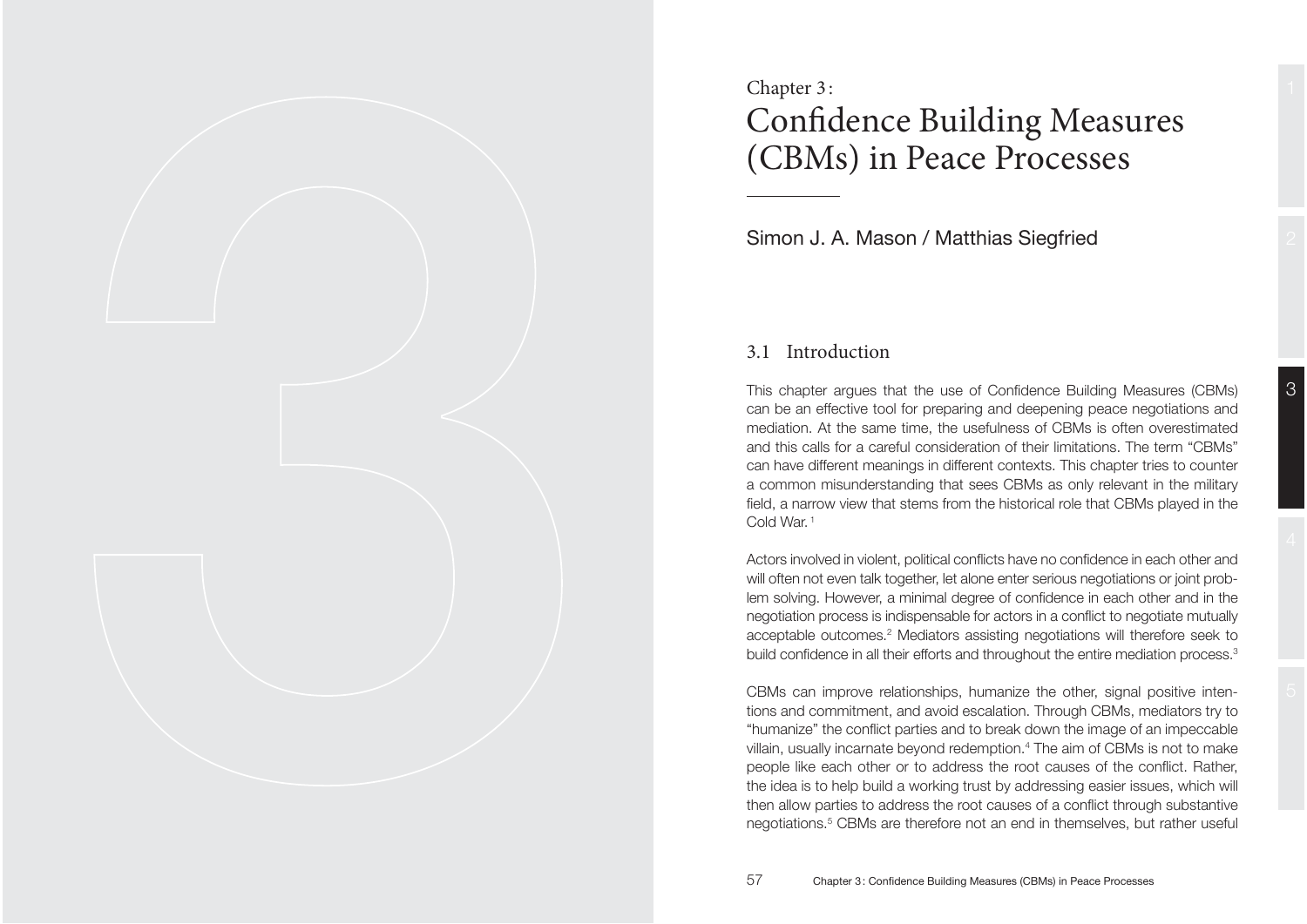*"CBMs are not intended to deal with the root causes of conflicts, but advocates argue that these measures are the first step in turning hostile relationships into more accommodating ones. It is often said that 'if CBMs won't work, nothing else will'."* 

steps in the ladder to negotiating and implementing peace agreements that address the key strategic concerns of the parties.

However, CBMs are not a magic answer to protracted conflicts: where there is no political will for negotiations, CBMs alone are unlikely to make the difference. So, while they are one important tool for mediators seeking to build confidence. CBMs are not the only tool to build confidence, and lack of confidence is not the only obstacle in negotiations.<sup>6</sup>

**Marie-France Desiardins**  $(1996)$ 

To use CBMs effectively mediators must know what CBMs are: the possible aims of CBMs: the different types of CBMs and the different types of actors involved in them ; and when they can be used. This chapter also highlights some of the main challenges and limitations in the use of CBMs, as well as various options to deal with

these challenges. It concludes with ten guidelines on how to design, mediate and use CBMs – thereby summarizing the essential points of this chapter.

## 3.2 What are CBMs ?

**CBMs can be understood as a series of actions that are negotiated,**  agreed and implemented by the conflict parties in order to build confidence, without specifically focusing on the root causes of the conflict.

Although broader than a purely security oriented definition of CBMs, this definition is narrower than many other definitions of CBMs, as it is focused on *negotiated* actions.<sup>7</sup> The reason for this is twofold: firstly, if CBMs are defined too broadly they can mean anything and nothing, thereby losing their conceptual clarity ; secondly, a series of jointly agreed actions is better for building confidence than a single event, a unilateral action or a purely verbal CBM. Confidence can be built through dialogue alone, but there is always the danger of misunderstandings and the possibility of intentionally misleading each other with words. Actions can also be misinterpreted in a hostile environment, yet because actions require greater effort than words, they are generally more credible and useful in helping conflict parties read each other's intentions.<sup>8</sup> At the same time, mediators ought to avoid automatically considering all concrete actions in a peace process, such

1 CBMs are not ing peace agreements that address the key strate-<br>
All acts that have nothing to do with building confidence. Thus, it is only when the as prisoner exchanges, as CBMs. Parties might have certain motives for such purpose behind a given action is to increase confidence between parties or their constituencies that they can be considered real CBMs.

## 3.3 Why use CBMs ?

 $B$  **CBMs** aim to build confidence. Confidence is a psychological state. **Z Whereby** actors make themselves vulnerable and ready to take risks  $B$  **Based** on the expectation of goodwill and positive behaviour from a counterpart.<sup>9</sup>

There are three objectives to the use of CBMs:

#### **•** To prevent escalation

CBMs can be used to avoid a conflict escalating, even if no negotiation process is to be started in the short term. As such, preventing escalation has value in itself and may also help start a process later on. CBMs can also be used as a conflict prevention tool, for example if actors from different communities engage in joint service delivery projects, even if they are in denial of any tensions that could escalate. Joint service delivery projects initiated in the 1990s in northeast

Kenya helped to prevent inter-community tensions from escalating (see Box 1). More formal CBMs were also used between Guatemala and Belize to prevent disputes from escalating (see Box 2).

#### **•** To initiate and deepen negotiations

Negotiations involve a process of decision-making and strategizing in which parties jointly seek mutually acceptable outcomes. Successful nego tiations require risk-taking by the parties, in order to seek new ways of addressing the conflict. That is why a minimal degree of confidence is needed for negotiations to commence and develop. For the parties, CBMs are attractive because they are seen as low-cost and low-risk activities, since they can be implemented with limited resources and calculated risks. As CBMs are usually reciprocal in nature, one actor is not going out on a limb without the other also doing so. Costs are minimal

*"When people are in denial that there is a conflict and do not accept mediation, you can work on structural, underlying tensions by doing joint service delivery projects, for example water points, which are co-owned, comanaged across the conflict cleavages."* 

3

The late Dekha Ibrahim **Abdi** (interview, 2011)

3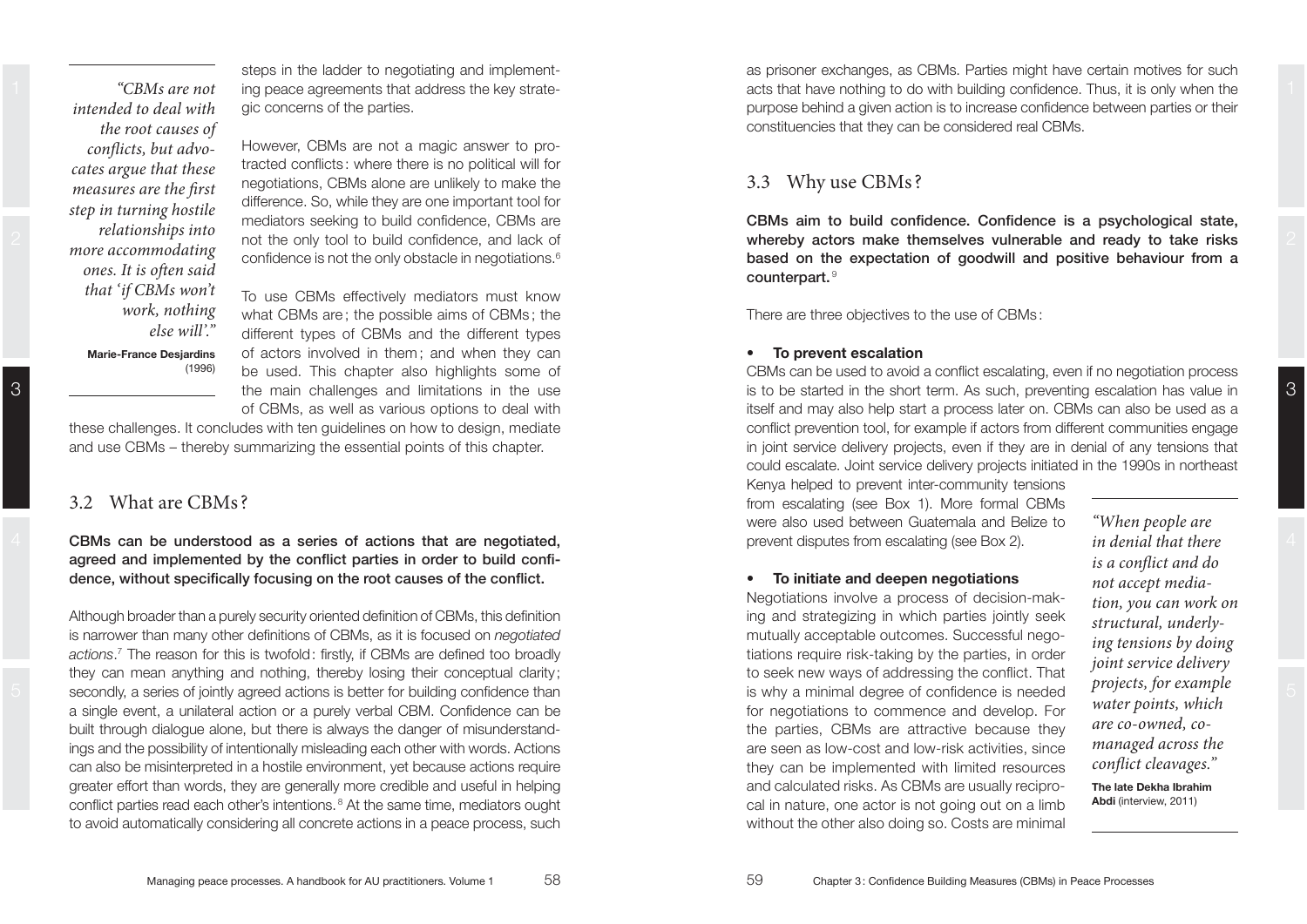3

**Example 10**<br> **Example 10**<br> **Example 1000**, there was recurring famine and drought in northeast<br>
In the 1990s, there was recurring famine and drought in northeast<br> **Example 1000**, there was recurring famine and drought in market places (irrespective of clan affiliations); the creation of education and job opportunities; and the implementation of an early warning and early response monitoring system. These types of CBMs were developed as a result of dialogue between the different actors and went hand-in-hand with different local and regional peace agreements. Similar systems were later replicated in other parts of the country.<sup>10</sup>

During the Kenyan post-election crisis in 2008, the *Seven point agen da for peace, truth and justice of the Concerned Citizens for Peace* highlighted that: "Deliberate efforts need to be undertaken to rebuild trust and confidence between and among political players to<br>enhance the capacity for dialogue and constructive engagement." As<br>a consequence, the following CBMs were suggested: media CBMs<br>(250,000 Short Message Servi phone to shun hatred and tribalism); social CBMs (the establishment of joint mourning sites, common flowers laid in Uhuru Park, and cross-party funerals, as well as different educational programmes); cultural CBMs (Kenyan music celebrities encouraging peace and tol erance) ; and humanitarian CBMs (humanitarian assistance with the Red Cross and efforts to host displaced people).<sup>11</sup> These CBMs, which were initiated by civil society, helped to complement the international peace mediation effort by Kofi Annan as well as the efforts of the hand-in-hand with different local and regional pasce agreements.<br>
Shark and the stylength and regional pascel and regional pascel and regional and the stylength of *Peace*, *truth* and *justice* of *the Concerned Citizens* 

as CBMs are usually non-binding or politically binding. In some cases, such as a prisoner release or protection of negotiators, they may be legally binding, but this is rarer. The incremental use of CBMs means commitments can be revoked if they are not seen as being beneficial, and this also helps to minimize concerns about using them. In stalled peace processes, for exam-

1 **Box 1 Box 1 Box 1 EXECUTE: PHOTOGET A EXECUTE: PHOTOGET A EXECUTE: PHOTOGET A EXECUTE: PHOTOGET A EXECUTIVE A EXECUTIVE A EXECUTIVE A EXECUTIVE A EXECUTIVE A EXECUTIVE A EXECUTIVE A E** ple in the Western Sahara case, CBMs can be useful in minimizing the neganegotiation process forward (see Box 3 on how CBMs are used to deepen negotiations in the Western Sahara process).

#### **•** To consolidate the process and its outcome

Wider constituencies may view a peace process with scepticism, before, dur ing and after peace negotiations. Humanitarian CBMs can help those directly in need while communication CBMs can help inform civil society of the agreement (as was the case in the Nuba Mountains Ceasefire Agreement, Box 4). Once an agreement is signed, CBMs may also be needed to consolidate con-

3

ters; promotion of community-to-community contacts; and prevention of illegal activities in the Adjacency Zone (the territory located within one kilometre east and west of the disputed North-South Adjacency Line). The agreement requested the General Secretariat of the OAS to monitor the implementation of the agreement, which it did through a civilian peacekeeping mission (this involved verification, following-up incidents, early action to avoid escalation and communication with key actors). The verification of CBMs helped to avoid small conflicts from escalating. However, political negotiations did not end the dispute. Rather, in 2008, the Secretary General of the OAS recommended that the parties submit the dispute to the International Court of Justice.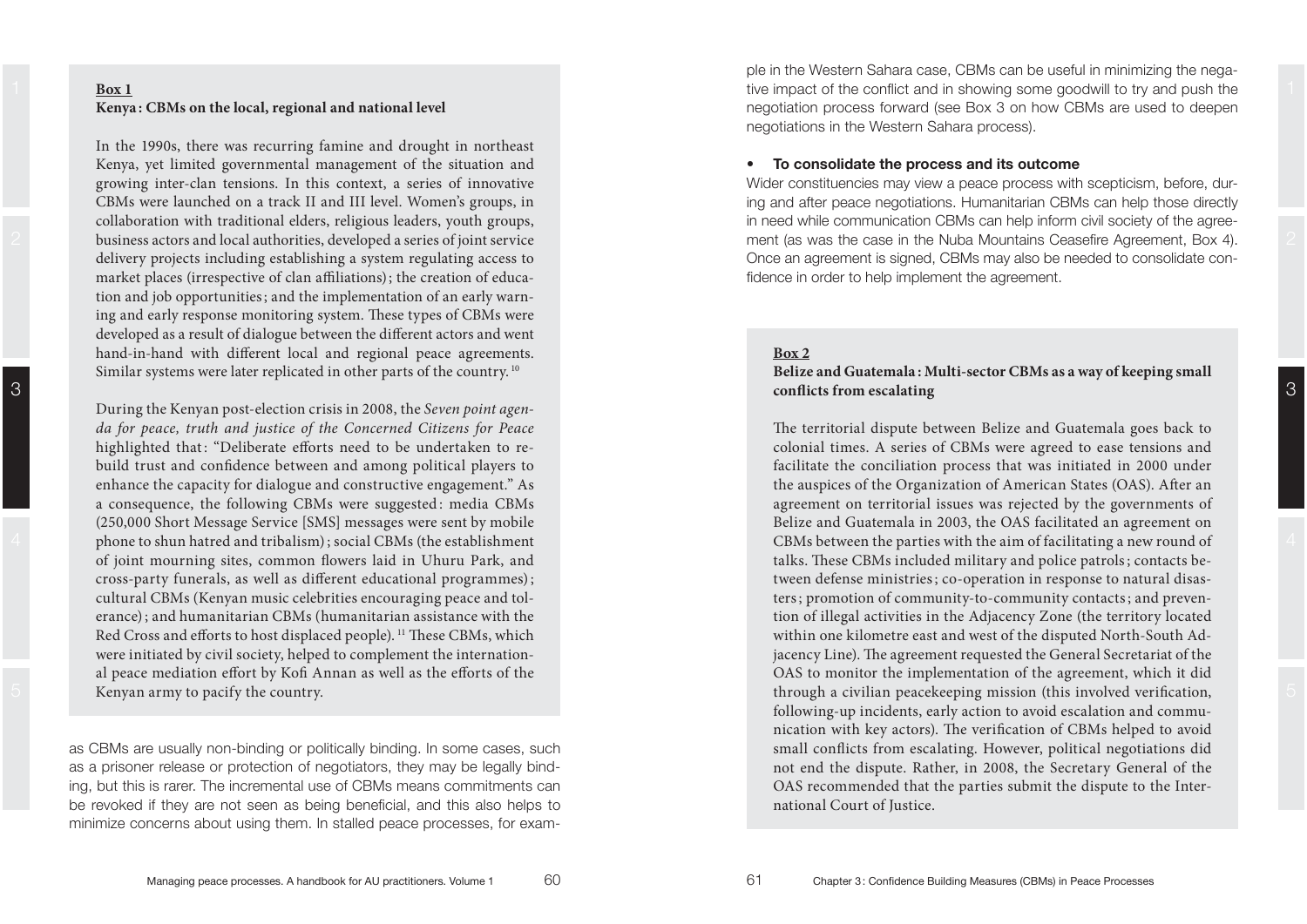## 3.4 Who should be involved in CBMs ?

**Three different types of actors can be involved in CBMs : negotiators,**  decision-makers and the wider constituencies.

The **negotiators** representing the parties to a peace process can be involved in CBMs with the aim of building enough working confidence among negotiators to start, or deepen negotiations (see Box 6).

agreement, their constituencies and superiors may have no confidence in, and may distrust, the entire peace process. CBMs involving these actors can help to create support for the process.

3 involved in CBMs even if they are not actually at the negotiation table. Often **Example 20** gees living in camps (in Tindouf, Algeria) and their family members 3 Beyond the formal negotiation table, therefore, the second group that can be involved in CBMs includes the elite and political, security, economic and social decision-makers. Since they are **decision-makers**, they may need to be negotiators will be receiving their negotiation mandate from these decisionmakers and will refer back to them for key decisions (see Box 7).

4 from the wider constituencies on both sides can help to create an atmosphere **the example of the sides** it is much harder to assess whether such CBMs also have a broader and 4 The third group that can be included in CBMs are the **wider constituencies** who are affected by the negotiations, and who will also need to develop confidence across conflict cleavages if the peace agreement is to be supported and accepted by them.<sup>12</sup> Many initiatives that bring together representatives of trust between them, as well as confidence in the peace process. CBMs can also be developed by these representatives who support the peace process on the Track I level (see Box 1).

## 3.5 Different types of CBMs

 5 **CBMs can be sorted into those associated with the political, security,**  economic and social sectors – even if a neat categorisation is not possible or even desirable.

Care is needed to distinguish between "actors" and "activities" when looking at the various types of CBMs. For example, a prisoner exchange has a humanitarian dimension, but if the prisoners are politicians or military personnel then such an exchange will also affect the other sectors. The cross-sector links

### **CBMs in Western Sahara, addressing humanitarian concerns in the absence of a solution**

However, even if the negotiators trust each other and are working towards an  $\sim$  to date. The conflict is having severe humanitarian consequences for  $\sim$ A United Nations (UN) brokered ceasefire brought an end to the open fighting between Morocco and the POLISARIO in 1991. Since then the parties have tried to find a mutually acceptable solution to the future status of the Western Sahara territory, but without success to date. The conflict is having severe humanitarian consequences for the population living in and around the Western Sahara territory. Against this background, the UN High Commissioner or Refugees (UNHCR) has implemented a CBM programme in order to tackle the humanitarian needs of the refugees and to "contribute to establishing a certain level of confidence among the parties concerned in the conflict in Western Sahara". The CBMs, which started in 2004, have primarily focused on visits (by plane) between Sahrawi refugees living in camps (in Tindouf, Algeria) and their family members living in the territory of Western Sahara. These families have been separated for almost a generation. Free telephone services to connect the refugees with their relatives and activities in the "demining area" have also been launched. The humanitarian impact of these CBMs is hard to underestimate : uniting families (even if just for five days) that have been separated for decades by the conflict has a very strong humanitarian impact on the affected populations. However, it is much harder to assess whether such CBMs also have a broader impact on the political negotiation process facilitated by the UN. The various mediators have used the CBMs to highlight areas of shared values amongst the parties in the absence of a final solution to the conflict. In that sense, the negotiation of CBMs has become an arena in which the parties tackle practical issues of common concern. The CBM negotiations have also created some momentum in terms of encouraging the parties to move ahead with considering the more complex issues underlying the conflict in Western Sahara. 13

> are positive and should be reinforced.<sup>14</sup> CBMs vary greatly in terms of subject matter. Nevertheless, clustering CBMs into the various sectors is useful to help mediators understand their potential relevance at different moments in a process, as well as in response to particular characteristics of a conflict.<sup>15</sup>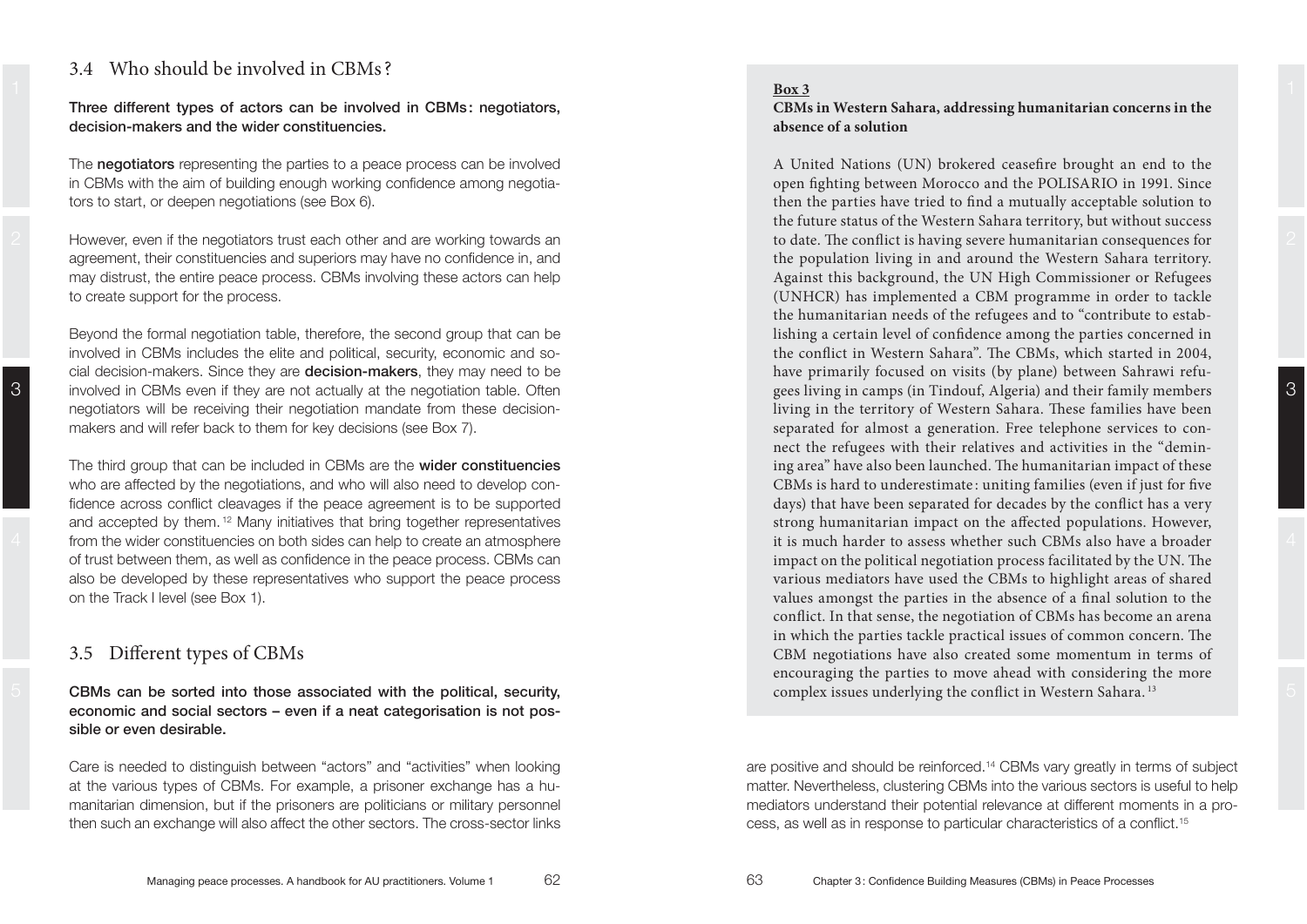### **•** Political CBMs

1 The strategic purpose of political CBMs is to create trust between the parties **Box 4** and the strategic purpose of political CBMs is to create trust between the parties and the strategic purpose of political CBMs is to in order to find political solutions to the conflict. Therefore, they can focus more narrowly on the negotiators in the peace process, or more broadly on the political landscape. CBMs between negotiators during the negotiations are essential to create the minimal trust for negotiations to work. Being accommodated at the same venue and having informal exchanges over lunch, for example, can help to create a better atmosphere. Joint events, such as watching football games together, are further examples (see Box 6). Those politicians not present at the negotiation site can also get involved in CBMs, for example, through exchange visits. Anwar Sadat's visit to Jerusalem in 1977 is a case in point, as it broke a long-standing Arab taboo of not dealing with the Israeli state. As well as affecting political decision-makers, political CBMs can also focus on wider constituencies. Parties can agree on a media style that allows for the development of an atmosphere of trust in society. In the Nuba Mountain Ceasefire Agreement, for example, the parties agreed to stop defamatory propaganda against the other side, and actively communicate the content of the agreement to the wider population (see Box 4). If an agreement is subsequently reached, constituencies will be familiar with its content and will be more willing to back it.

#### **•** CBMs in the Security Sector

In the security sector, CBMs in inter-state conflicts can be differentiated from CBMs in intra-state conflicts. Classical military CBMs focus on avoiding escalation triggered by a misunderstanding of signals.<sup>16</sup> In a highly hostile atmosphere, any behaviour of the other side is generally interpreted as being hostile, rather than as being a deterrent. The aim of these kinds of CBMs is to clarify the difference between an intended aggressive behaviour and the background noise of normal military activities, in order to avoid unintended escalation. Examples include communication hotlines, exchange of military maps, joint training programmes, information on troop movements, exchange of military personnel, establishment of a demilitarized zone, border tension reduction through joint patrolling, or no fly zones.<sup>17</sup>

In the context of peace processes between a government and an armed nonstate actor, security issues can be dealt with simply as technical questions, or they can be used in a CBM logic to build trust and a working relationship between former adversaries. Joint monitoring teams, for example, have a specific security goal as they verify ceasefire violations. At the same time, security personnel from both sides of the divide work together and can thereby build trust. From a mediator's point of view, joint monitoring teams, as well as other

#### **Box 4**

### **The Nuba Mountains Ceasefire Agreement of 2002, paving the way for the North South Negotiations**

In the post 9/11 context, US special envoy John Danforth approached the Government of Sudan (GoS) with a four point confidence building agenda, in order to test their willingness to negotiate an end to the North-South civil war. One of the four initiatives was a humanitarian ceasefire to end hostilities in a clearly defined area in Sudan. In January 2002, the Sudan People's Liberation Movement/Army (SPLM/A) and the GoS negotiated and signed the Nuba Mountains Ceasefire Agreement in Switzerland, mediated by the Swiss and the USA. The Nuba Agreement included numerous CBMs that benefited the population which had been directly affected by the conflict and also strengthened the trust, and showed goodwill between, the main parties. A key aspect was to freeze the forces so they could not be used in the conflict that was still ongoing in other areas in Sudan. CBMs included a Joint Military Commission that monitored the ceasefire but was also used strategically in the peace process as the parties began to work together, thereby developing a working trust between high-level military personnel. CBMs which benefited the affected population involved an agreement to open humanitarian corridors, provide access to the International Committee of the Red Cross, remove mines, and an agreement to communicate the Agreement to the civilian population so as to increase acceptability and outreach. The Agreement also had a media CBM aiming to stop defamatory propaganda. The Nuba Agreement was successful in the area it was designed for, and was key to building trust between the parties and between the GoS and the USA before the more complex and strategically important North-South negotiations were re-energized (between 2002 and 2005).<sup>18</sup>

security arrangements, should not be seen as only increasing security. They have significant potential to create trust and help parties develop a working relationship across the conflict cleavage. Designed and used in a "CBM logic", they can have positive spillover effects into the political sector  $19$  (see Box 4 on how the Joint Military Commission helped to create trust between the parties in the Nuba Mountains).

3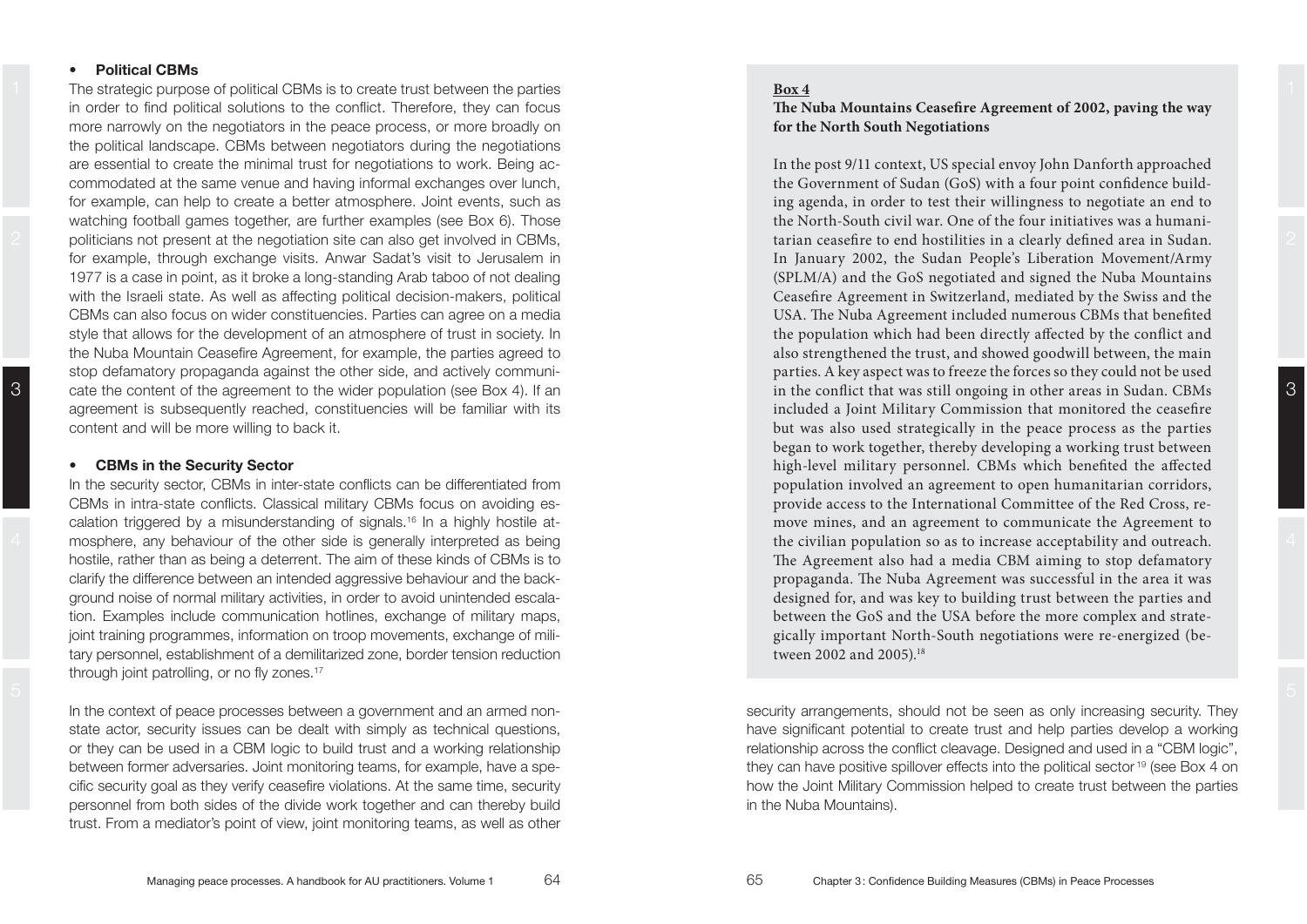#### **• Economic and environmental CBMs**

activities dealing with natural resource management and environmental challenges. Opening trade routes can help to ease tensions and benefit both actors. Co-operation over economic issues can often be a first step in collaborating across conflict lines. In Somalia, for example, actors from different clans and ideological inclinations are often very pragmatic about working together when it comes to doing business, for example trading in livestock across conflict lines. These economically-motivated collaborations can be seen as CBMs that could provide the building blocks for a bottom-up approach to a more comprehensive peace process. Other examples of economic CBMs include agreements to allow actors from different groups to access markets safely (for example, in the Kenya border area) ; agreements to open trade routes (for example, for pastoralists to access water points, or opening international transport routes to facilitate trade) ; joint economic development projects (such as the Korean Kaesong industrial region, or ideas for international pipelines) ; joint preparation against natural disasters ; or peace parks (for example, in Southern Africa).

#### **Box 5**

### **"Ping-Pong-CBMs" between the U.S. and China to build trust and highlight common ground**

In the late 1960s, both the U.S. and China became eager to improve bilateral relations in order to balance the growing Soviet power. CBMs provided one of the ways in which trust could be established in this process of "rapprochement" despite some strong opposing positions on certain issues (namely regarding Taiwan). Both parties began sending public signals and started to open private communication channels. Shortly afterwards, initial visits took place including a Chinese invitation to the U.S. National Table Tennis Team that built some trust and created momentum for negotiations. These CBMs helped assure both sides that – despite fundamentally opposing positions – they had some political interests in common. Later on, both parties dropped their preconditions and an agenda was set in order to begin a highlevel negotiation process including President Nixon's first, unexpected visit to Beijing in 1972.<sup>21</sup>

#### **•** Social, humanitarian and cultural CBMs

1 Economic and environmental CBMs focus on joint economic endeavours or Some of the very first CBMs used, even before negotiations begin, are typically 2  $\parallel$  provide the building blocks for a bottom-up approach to a more comprehen-<br>2 example, the Gilad Shalit Fall 2011 exchange between Israel-Palestine, even if 2 3 OLSWM\SSH[LYVUPU[OL:\KHU5VY[O:V\[O\*7(ULNV[PH[PVUZ Some of the very first CBMs used, even before negotiations begin, are typically humanitarian CBMs. If parties agree on some basic humanitarian principles, not using anti-personnel mines for example, they signal commitment to international norms and possibly their preparedness to also try political means to reach their goals. Such CBMs help the affected population, but also provide conflict parties with the fresh start that is needed if they seek to try negotiations. Through such CBMs, they can signal to the other side an intention to change the status quo. A prisoner exchange is another typical humanitarian CBM (for the trust-building goal did not seem to be the main or only motivation). Humanitarian ceasefires, that often include CBMs, can indicate the readiness of both sides to test an alternative approach (see Box 4). The negotiations surrounding such CBMs also help prepare the parties for future political negotiations. as negotiators pick up the necessary skills and know-how when negotiating the CBMs. Some of the Southern Sudanese actors involved in negotiating the Operation Lifeline Sudan in 1989 gained negotiation expertise that proved very

4 **Ease frozen relations and pave the way for negotiations (for example, between** 4 Social CBMs can include the release of information on missing persons (for example, in Bosnia Herzegovina), or allowing family visits (see box 3 for the Western Sahara example and box 8 when it comes to North-South Korea). Joint cultural events or student exchange programmes are other opportunities that can be used at all levels of society to humanize the other and build relationships. Joint sports activities have also been used in numerous cases to China and the U.S., see Box 5). Agreements which allow minorities to have rights to their religion and language can also be used as CBMs, even if they often go further than normal CBMs in terms of addressing the root causes of a conflict. In the implementation phase, joint language and educational projects may help to create trust throughout the wider society.

 5 sector relate to other sectors, is one of the most vital aspects for mediators to **Links between sectors:** The links between sectors, and how CBMs in one be aware of and consider. Synergies and traction can be created through these links. At the same time, links between the sectors have to be clarified to avoid doing any harm. Links can also be developed by cross-matching activities and actors. Examples would be to have military actors involved in economic activi ties or businessmen involved in security CBMs.<sup>23</sup> Lists of CBMs are useful in showing how creative and diverse CBMs can be, but care is needed so as not to suggest that ideas can be copied and used on any given conflict. Template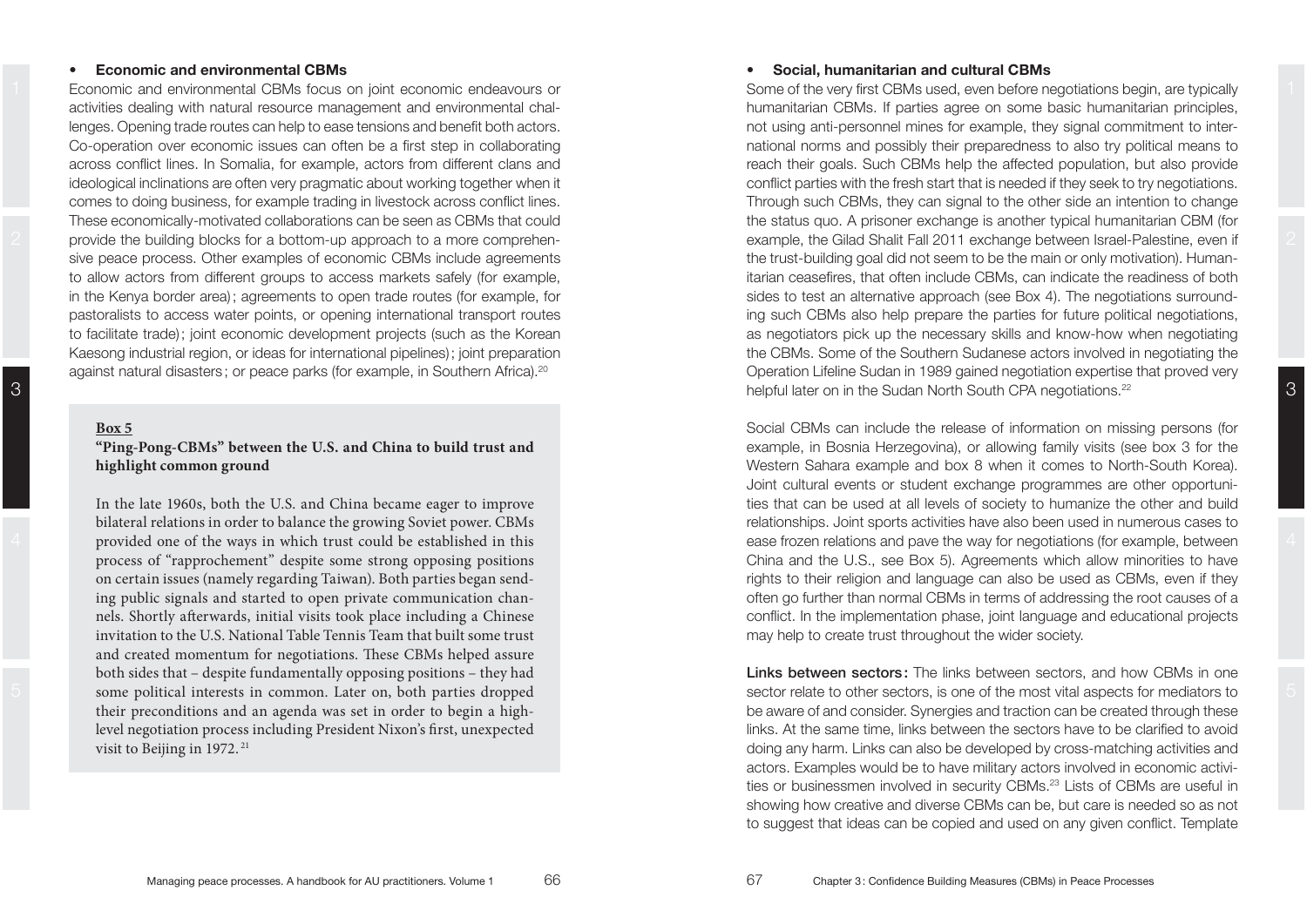1 case, not be owned by the parties, and will not build trust. Since a mediator is **Box 6 build contained by the parties** and will not build trust. Since a mediator is solutions and CBMs that are not developed with the parties will not fit the given the hub that connects the various topics and experts in the peace process, he or she is responsible for making sure the links between the different CBMs are used well. Clustering different types of CBMs and learning from other cases can be useful to develop ideas, but in the end it is vital that mediators design CBMs with the parties to ensure they are tailored to the specific conflict.

## 3.6 When should CBMs be used ?

**CBMs can be used in all phases of a peace process, but their nature and function changes if they are used before, during or after peace negotiations.** 

Many processes today are more complex than the classical, linear phase model of peace negotiations (informal talks, pre-negotiations, negotiations and implementation) with different actors being involved in different phases that take place at the same time. Nevertheless, the phases still give some orientation as to when to use  $CBMs:$ 

#### **•** Before a peace process begins and during pre-negotiations

Even before a peace process begins, CBMs can be envisioned without necessarily focusing on using them to initiate a negotiation process. They can simply aim to build bridges between conflicting parties and minimize the damage of the conflict, even if the parties are not considering negotiations. In this early

*"Building the parties' confidence in each other, in the mediator and in the process of negotiation is what the mediator ought to be looking for all the time at every stage of the game."* 

3

**Laurie Nathan**  $(interview. 2011)$ 

phase, CBMs are likely to be non-binding, social and humanitarian, but could possibly also include partial steps in the security field (such as a nonbinding cessation of hostilities to allow a market to happen or to allow a celebration to occur). It is hard for any conflict actor to disagree with minimal humanitarian principles and actions and this is the reason why simple humanitarian agreements can often be a starting point (for example, not using anti-personnel mines). Economic CBMs (such as allowing access to the market place in Wajir, Kenya), which build on an economic rationale, can also be useful. In the "pre-negotiation" phase, parties are starting to consider negotiations more seriously as a credible strategy to solve their conflicts, even

#### **Box 6CBMs in the Sudan North-South process**

In the Sudan North-South negotiations, both the representatives of the Government of Sudan and the SPLM/A watched international football games together on a large TV screen. This kind of CBM has nothing to do with the conflict, but can be vital for breaking the ice and humanizing the negotiators. Later on in the process, the mediators also organised picnics and football games on site at the negotiation venue, of course making sure that the competitive element was minimized, that the teams were mixed, and that it was not the North playing against the South. These examples illustrate the types of CBMs used with negotiators in a process that had a framework agreement early on (the Machakos Framework in 2002 which was based on the principle to favour unity but provided the option for separation by referendum), but where trust was still low. The CBMs were useful to humanize the actors involved in the negotiations and thereby facilitate the negotiations.<sup>24</sup>

if it is not yet clear how, when and under which mediation framework this will happen. In addition to humanitarian and economic CBMs, the importance of political and security CBMs increases in this phase. The aim is for the parties to signal to each other their intention of testing negotiations and to show a certain degree of goodwill to try and enter the negotiation process.

#### **•** During negotiations

During the negotiation phase. CBMs that increasingly address aspects of the conflict can help to push the process forward. Depending on the nature of the conflict and design of the mediation process, CBMs will play a different role. In some cases, parties can agree to key fundamental principles in a very general manner at the outset of a negotiation process, before the "sticky" details are negotiated. Through the initial agreement on principles, some trust is created. In this scenario, CBMs may still be used and may be important but they are not the only, or main, way to build trust. The Sudan North-South process between 2002 and 2005 successfully used CBMs to "humanize" the negotiators and push the process forward, even if there was an agreement early on about some of the key principles (see Box 6).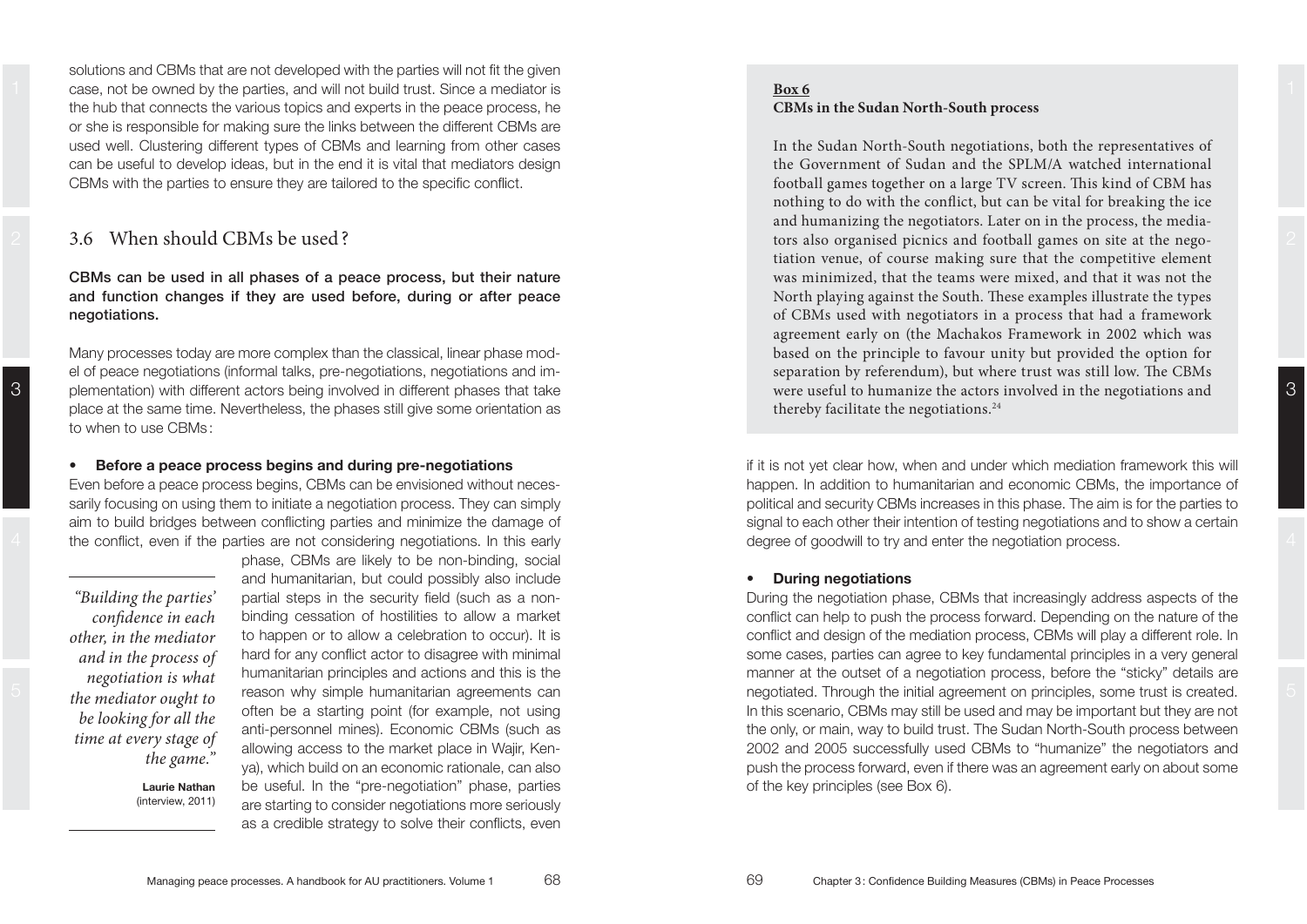1 on basic principles, trust will be built more incrementally and they will thus rely **Box 8** and they will thus rely the state of the state of the state of the state of the state of the state of the state of the state of In other processes, which do not have such an initial framework agreement more heavily on CBMs. In the incremental approach, a series of agreements are used to slowly tackle the more difficult core issues later on. In this approach, CBMs are used as stepping stones to create traction.<sup>25</sup> Agreements on CBMs early on help to build trust and interest in negotiating more complex agreements at a later stage. In this sense, CBMs represent opportunities for parties to collaborate on something that is not strategically important to them and, in so doing, build the trust needed to subsequently address the strategic issues. CBMs pull parties away from the obstacle they are blocked on, the rock they can't get off the road. Once there is confidence, it is then easier to later address this obstacle.<sup>26</sup> The metaphor of steps in the ladder also highlights the incremental nature of building trust which takes time and an accumulation of small steps. This is the reason why some practitioners speak about a confidence building process.<sup>27</sup> Once a first set of CBM has been established, more comprehensive undertakings can be developed. The peace process between Israel and Jordan illustrates the incremental use of CBMs (see Box 7).

3

#### **CBMs paving the way for the Israeli-Jordanian peace treaty**

CBMs were an important element in the negotiations leading to the formal signing of the Israeli-Jordanian peace agreement in 1994. Examples of CBMs, such as mutual high-level visits across the border (including the late King Hussein, Crown Prince Hassan, and the late Prime Minister Rabin) signaled a change in attitude and relationship well beyond the political elite. At first, these meetings were taking place in a secret setting, but later on they become more public and regular. The CBMs built trust between the two countries and helped pave the way for a comprehensive peace agreement. Even after the signing of the peace treaty, CBMs (such as more frequent visits at various levels, including a crucial condolence visit by King Hussein in March 1997 after the killing of seven Israeli girls by a Jordanian soldier) continued to play an important role in this peace process and helped consolidate the transition from war to peace. As an example, visits among business actors encouraged some Israeli textile firms to move some operations into Jordan, thus providing employment for ordinary Jordanians.<sup>28</sup>

#### **Box 8**

#### **CBMs on the Korean Peninsula : easing tensions, but no political breakthrough**

The 1991 Basic Agreement included a chapter on "Exchanges and Cooperation", that provided the basis for non-military CBMs between North and South Korea. These non-military CBMs, e.g. economic projects and social activities (family reunion, tourist visits) progressed better than the envisioned military CBMs. By separating economics from politics, private-sector-led economic interaction was used by South Korea to engage North Korea and build trust, especially under the Sunshine Policy of South Korean President Kim Dae-Jung (1998 – 2003). After the inter-Korean summit of June 2000, progress was made in easing relations between North and South Korea through reunions of separated families, promotion of economic co-operation (for example, the Kaesong Industrial Complex, that involved an agreement on taxes between North and South Korea, cheap labour from North Korea, investment and management from South Korea) and various other forms of exchanges (such as those associated with sports, health and the environment). The CBMs, however, did not lead to breakthroughs on the political level. Tensions escalated as North Korea felt the USA was seeking forceful regime change (for example, the "axis of evil" speech of George W. Bush)<sup>29</sup> and the USA and South Korea increasingly felt North Korea was not serious about reciprocating CBMs and engaging in de-nuclearization, increasingly so after 2008 with the change of the South Korean administration. However, even when tensions have escalated, the Kaesong Industrial Complex has still continued.30

#### **During the implementation**

During the implementation phase. CBMs can also be useful to maintain and increase the level of trust. In addition to external guarantees, external force and clear implementation modalities, this trust is vital to implementing and reinforcing peace agreements. CBMs among the wider public are important as benefits from the peace agreement affecting the broader community may not be tangible immediately. CBMs that deliver something tangible to the parties can help the constituencies live with the consequences of a peace agreement.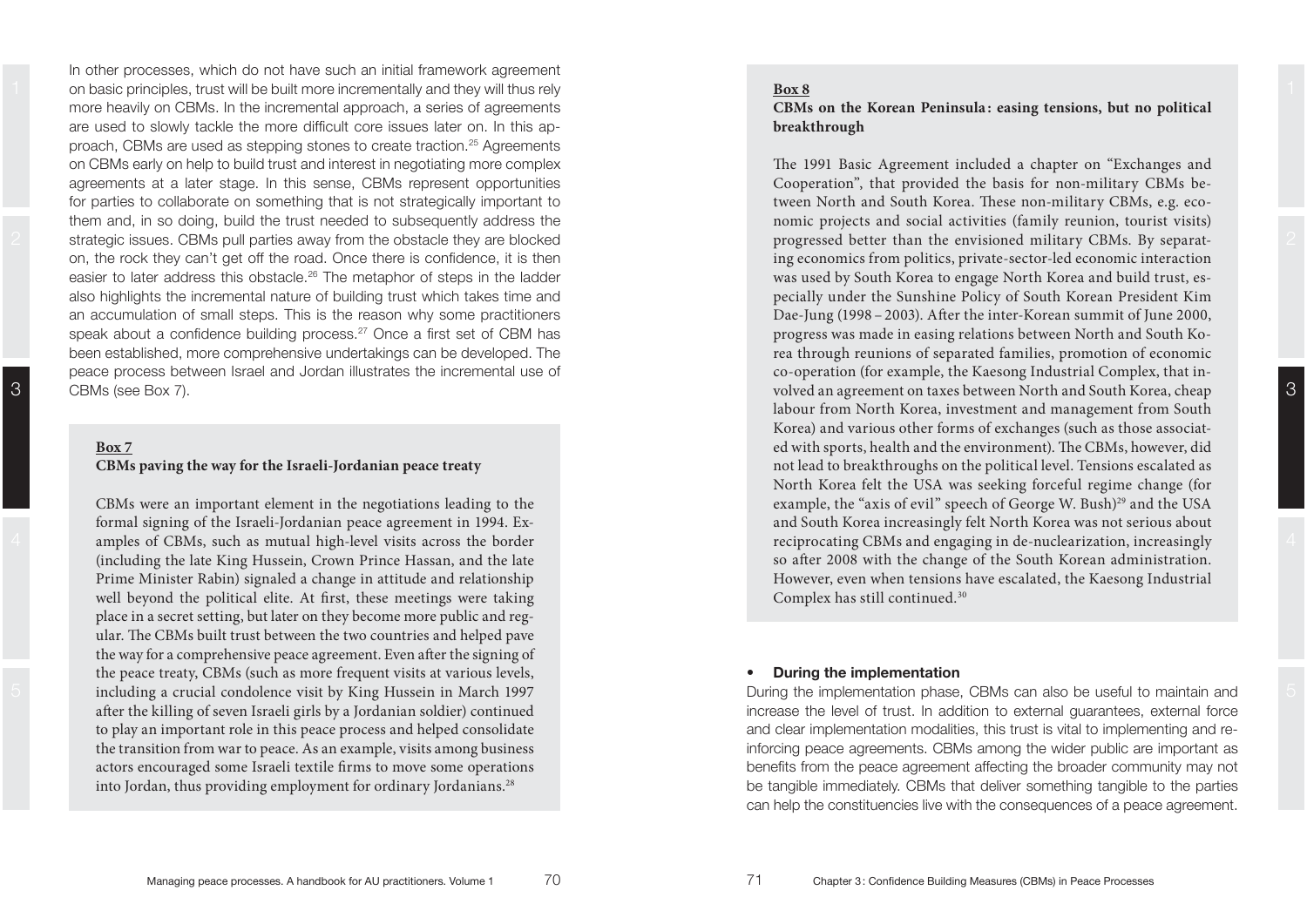As the peace process develops, the nature of CBMs generally moves from similar manner, unilateral signals of good intention should develop into reciprocal CBMs that are balanced between the parties.

## 3.7 Challenges and options

Five challenges need to be considered when planning to use CBMs in a peace process.

#### **Challenge 1: Avoid using CBMs when lack of trust is not a** core problem

Mediators are often confronted with at least three maior obstacles in their work: the parties lack trust between each other and in the mediation process ; the par ties lack the political will to change the status quo<sup>31</sup>; and the parties lack a common understanding of the conflict and how to address it.<sup>32</sup> These three obsta-

*"There is an illusion amongst many mediators when it comes to CBMs : they believe that if only the parties get to trust each other, all conflicts could be solved peacefully – this is a psychological 'goody-goody' notion about mediation and simply naïve."* **1. William Zartman**  $(interview. 2011)$ 

cles are strongly interdependent ; for example, trust tends to increase the better the actors understand each other. At the same time, the greater the trust, the easier it is to listen and develop common understanding. An actor's will to change the situation can also develop hand-in-hand with an increase in trust and common understanding. Nevertheless, these three obstacles are also distinct from each other. In some conflicts, there is common understanding and even trust, but no political will to change the status quo. The UN-led peace talks on Cyprus seem partially to illustrate this dynamic, even if this dynamic was also greatly influenced by the incentives set by the European Union (Greek EU membership without agreement on Cyprus). $33$  In other cases CBMs can help to ease tensions and pave the way for negotia tions (such as the U.S.  $-$  China rapprochement in the 1960s outlined in Box 5 or the Nuba Mountain Ceasefire Agreement outlined in Box 4).

This differentiation is important, because it only makes sense to use CBMs in cases where lack of trust is a key factor in hindering negotiations. In cases where trust exists, but there is lack of common understanding (which also includes factual knowledge, for example on technical issues) or will, CBMs are

1 Interview on-binding, to politically-binding and sometimes even to legally-binding. In a metal shops, dialogue workshops seeking to clarify misunderstandings related to difnot the right tool. In such cases techniques such as capacity-building workshops, dialogue workshops seeking to clarify misunderstandings related to different perceptions, bringing in experts with technical expertise and bringing in moral authorities to discuss values that shape the will to change the status quo, may be more appropriate.

> One way to deal with this challenge, is to assess how far lack of trust, lack of will and lack of common understanding are hindering the process, and then to design appropriate measures.

### **•** Challenge 2: Take care that CBMs are not used as a stalling  $or cover-up$  tactic

Another aspect to assess when considering CBMs is the possibility that parties will use CBMs as a stalling tactic and as an excuse for not negotiating. CBMs can be used by parties to signal to the international community or their constituencies that "they are doing something" even if, in reality, they have no intention of changing the status quo or listening to the other side. In this way, parties can jeopardize the very idea of CBMs  $-$  to build trust  $-$  if they only use them as a cover up for stalling. CBMs can also be used to deflect or postpone negotiations on more significant issues.<sup>34</sup> In some cases, it seems CBMs were used to play for time, while in fact a military strategy to solve the conflict was pursued. For example, in the Ivory Coast in 2005, a so-called "Confidence

Zone" had been established that ran across the country to separate the rebel-held north and the government-held south. The zone should have provided for basic security of ordinary citizens living in the zone. Over time the situation deteriorated and gave rise to citizens' feeling of insecurity, rather than increased confidence. $35$  In other cases, the actual negotiations of the CBMs took so long, that it stole away time for negotiating more substantive issues. For example, on numerous occasions in the Cyprus peace process this seemed to be the case, even if one can also argue that the parties may not have wanted to address the substantive issues and so working on CBMs was better than doing nothing.36

*"Parties are often suspicious about CBMs because they are seen as the beginning of <sup>a</sup>'slippery slope' leading to constraints and reductions of autonomy"*

**Marie-France Desjardins**  $(1996)$ 

A mediator's main option in dealing with this challenge is to clarify the motivations of the parties for using CBMs, whether bilaterally with the parties or together in plenary meetings.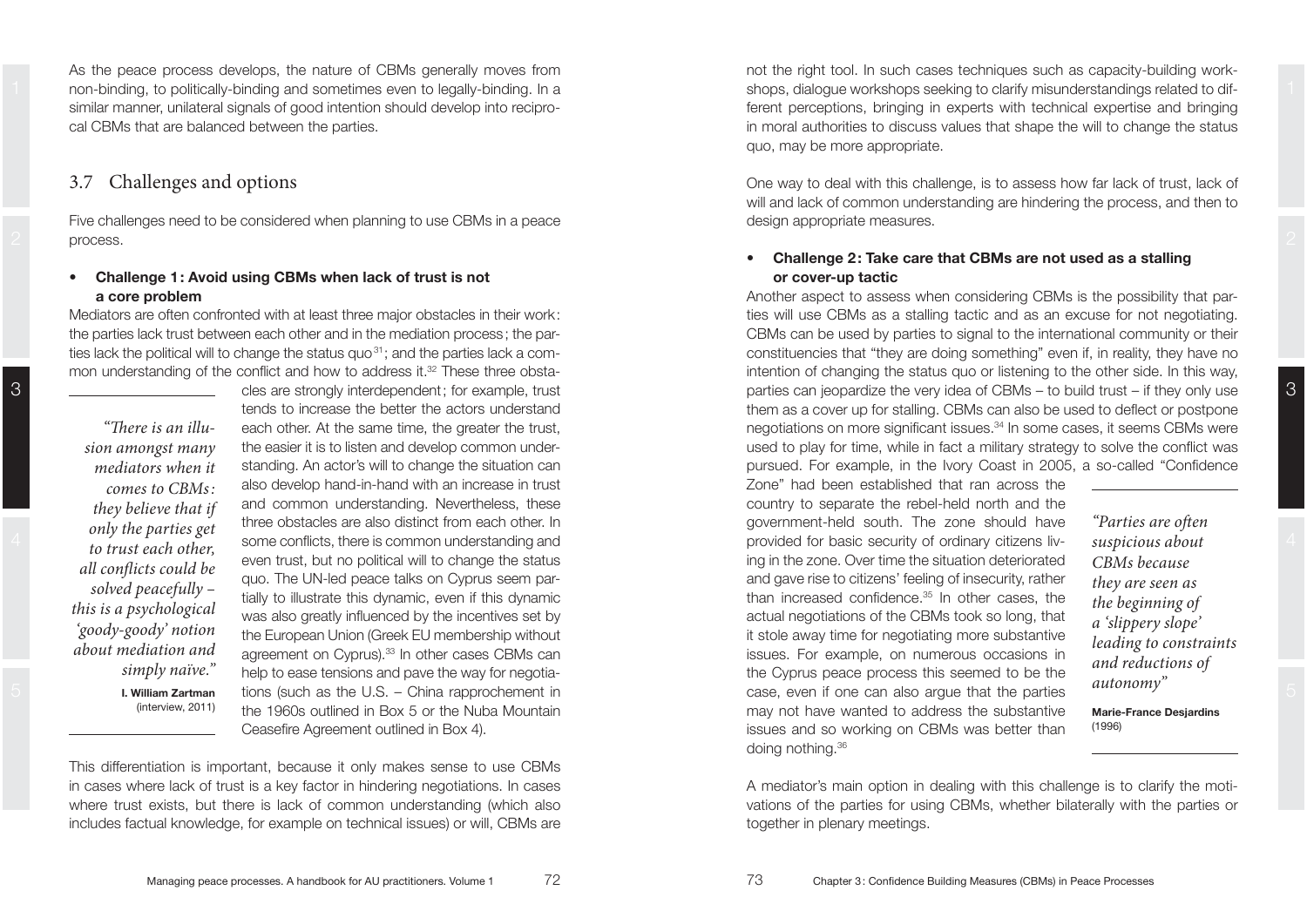### **Challenge 3: Be aware of "overly successful" CBMs that can distract from real negotiations**

Yet another consideration when thinking of using CBMs is to assess whether they will distract from negotiations because they are too successful. CBMs address symptoms of the conflict, rather than the root causes. If CBMs are overly successful, they may take the pressure away from the parties to address the key issues and they may no longer have an incentive to negotiate. In this case, mediators will seek enough successful CBMs to initiate negotiations or move the negotiations on the root causes forward, while avoiding so many CBMs that they can be misused for strong public relations purposes by the parties or they limit the negotiation process only to CBMs. Both having too many CBMs and only focusing on CBMs may take the pressure off the negotiations on substantive issues. Enough dissatisfaction with the status quo is needed to negotiate an agreement. Discussing this dilemma with the parties may be useful to assess the balance needed. 37

3 In some cases, it might be easier for the mediator to ask one of the parties to exact plemented. This can lead to greater distrust than before. This is why CBMs 3  $4$  in relationship through a unilateral CBM, and due to their relative power, not risk  $4$ **•** Challenge 4: Watch out for unilateral, asymmetric and "false" CBMs In some cases, it might be easier for the mediator to ask one of the parties to commence with a unilateral CBM to which the other party can respond in a positive manner. However, there is a risk that, in such a unilateral approach, one of the parties might lose face or might claim victory over the other side. In the Korean peninsula, South Korea felt the CBMs were not being sufficiently reciprocated, especially from 2008 onwards (see Box 8). Premature concessions that are not reciprocated can increase mistrust. $38$  In cases where power asymmetry is significant, the more powerful actors can sometimes initiate a change very much. Thus, in situations where it is the only way to break the deadlock, the mediator might (with the tacit agreement of all parties involved) ask one of the parties to make a unilateral gesture.<sup>39</sup>

3

In most cases, however, CBMs are most effective if they are designed in a "symmetric manner", whereby all the parties agree to, and implement, a joint CBM at the same time. However, even symmetrical CBMs can lead to asymmetrical impacts, where generally the weaker party is disadvantaged. "False" CBMs are built to look like CBMs but only affect one side instead of both, or all, sides. Even if mediators seek to design balanced CBMs, they may end up as false CBMs, and mediators will end up being perceived as biased. Truly symmetric CBMs should have symmetric impacts, which make it impossible for any one side to either lose face or claim victory. This approach will also help the mediator to preserve impartiality as none of the parties is being seen as responding to a demand of the mediator.

**distract from real negotiations with the involved parties, and assess their impact on the ground. The timing the strategies of the timing strategies of the timing strategies of the timing strategies of the strategies of** 2 that they can be misused for strong public relations purposes by the parties or  $\qquad \qquad$  end, the parties need to decide how far they want to go and what risks they  $\qquad$  2 For these reasons, mediators need to carefully plan and discuss the CBMs and degree of commitment needed for the CBMs to work has to be negotiated with the parties.<sup>40</sup> Equality is a key principle in the design of CBMs. However. if equal CBMs lead to unequal impacts, CBMs must be designed in such a way that more is demanded from the party claiming superiority.41 As mediators take care of the process, and parties of the content, the final responsibility and decision on what type of CBMs will be chosen rests with the parties. Mediators can bring in experts and comparative experiences from other cases but, in the are willing to take.

#### **•** Challenge 5: Avoid unrealistic, fuzzy, non-verifiable **and non-implementable CBMs**

Agreements on CBMs often lack sufficient details on how they will be implemented and measured.<sup>42</sup> The danger of CBMs that are not clear and not verifiable is that they are not implemented, or that they are asymmetrically imneed clarity on their implementation, including verification mechanisms such as implementation reviews or Joint Commissions. A modest CBM that has clear implementation modalities is preferable to ambitious CBMs that are unclear in terms of how they will be implemented. Verification mechanisms can be integrated into the CBMs to help the parties measure and report on the implementation. These verification mechanisms ideally involve the parties as well as some acceptable third party.43

## 3.8 Ten guidelines for mediating CBMs 44

5 are used, and how they can build into a process that aims to deal with the 5 The actual form of mediating a CBM agreement between parties is, in general. similar to mediating any other type of agreement. However, there are some specific issues that have to be considered.<sup>45</sup> In the first instance, the mediator should clarify with the parties what CBMs are, what their purpose is, why they more fundamental issues later on. Mediators may bring up the idea of CBMs as early as the pre-talks stage, outlining how they can be used. Ideally the ideas for CBMs come from the parties, but the mediator may also suggest ideas. Subsequently, the mediator ought to clarify why the parties may be interested in CBMs. The intentions and motivations behind agreeing CBMs are important which is why this has to be explored. As well as these questions, the following 10 guidelines are a useful reminder that CBMs ought to be: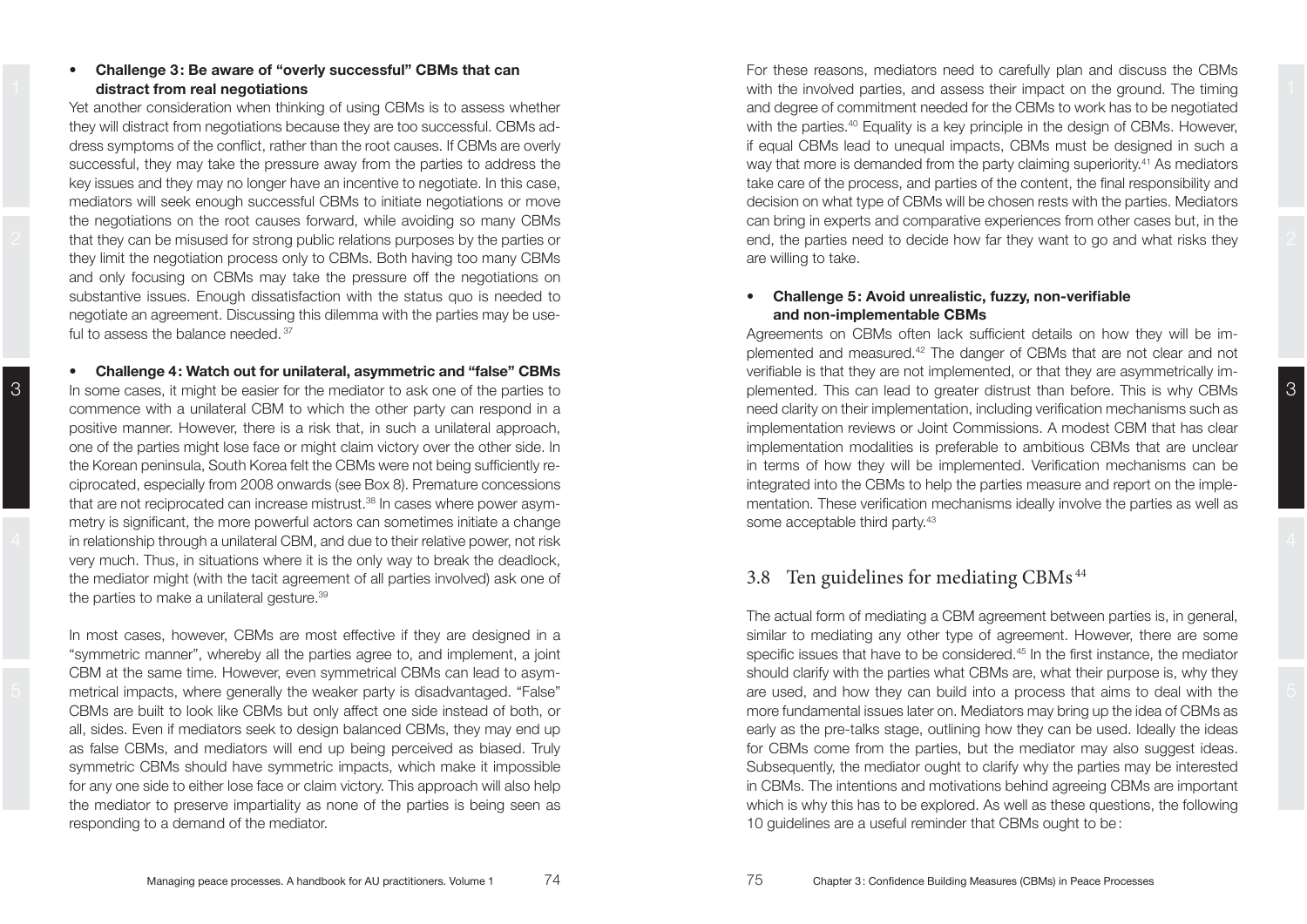- 1 a sing or too complicated. Most CBMs fail because they are too ambitious. The state of the state of the state of the state of the state of the state of the state of the state of the state of the state of the state of the 1. **Tailor-made:** CBMs must fit the case. They should not be over-demand-The purpose of CBMs should also be clearly articulated.
	- 2. Simple: CBMs should be seen by the parties as being simple while beina important. Simple CBMs are preferable, especially early on, because tackling complexity too early can lead to mistrust. CBMs should not lead to protracted negotiations.
	- 3. **Visible:** as they seek to signal intent, CBMs should have high visibility among the designated target audience (conflict parties and their constituencies).
	- 4. **Verifiable:** CBMs should be easy to control or monitor. Clarity on verification mechanisms is essential as lack of implementation leads to greater mistrust.
	- 5. **Clear about "what if" scenarios:** CBMs should be clear in terms of what will happen if they are violated. Without such clarity, CBMs will be ineffective.
	- 6. Linked to a process: CBMs should either be linked to additional CBMs, or to more substantive negotiations, so that they push the peace process for ward. CBMs are a means to something else, and not an end in themselves.
	- 7. **Applied in several sectors:** CBMs should not solely concentrate on one sector (for example, the military). If possible, they should be carried out in the political, security, social and economic sectors and be culturally sensitive.
	- 8. Low-cost: CBMs should remain easy to do and not be too costly for the parties. If they are not low-cost, the hurdle to implement them is too big.
	- 9. **Not predetermine the future:** CBMs should build confidence but not predetermine any future steps of the mediated process. They should not limit the scope of the negotiations.
- 5  $\pm$  10. Have equal impact: CBMs must be level and affect both sides equally. If  $\pm$ they only demand effort from one side, they will not create confidence.

## 3.9 Conclusions

2 3. Visible: as they seek to signal intent, CBMs should have high visibility among better than no contact at all, as isolation tends to increase a hardening of logic 2 CBMs are an important tool which can build trust in a relatively low-cost. lowrisk manner. As trust is an essential pre-requisite for effective negotiations. CBMs can help to initiate or deepen negotiations. Even before a peace process begins. CBMs can help to improve relations. In stalled peace processes. where parties are willing to engage with each other but have no will to change the situation, CBMs can simply indicate "we are doing something" and this may be better than nothing. Generally, some form of contact between parties is and distrust as well as the potential for escalation.

 $3$  in mind helps to minimize these unintended consequences and maximize the  $\,$   $\,3$ Nevertheless, CBMs are not magic bullets. Some indication that parties are willing to try to change the status quo and engage with the other side is useful to measure if negotiations, and CBMs to facilitate negotiations, are appropriate. If CBMs are poorly designed and mediated, they can be misused as a stalling or cover-up tactic, or lead to biased impacts. Keeping some simple guidelines positive impact of CBMs on a conflict situation.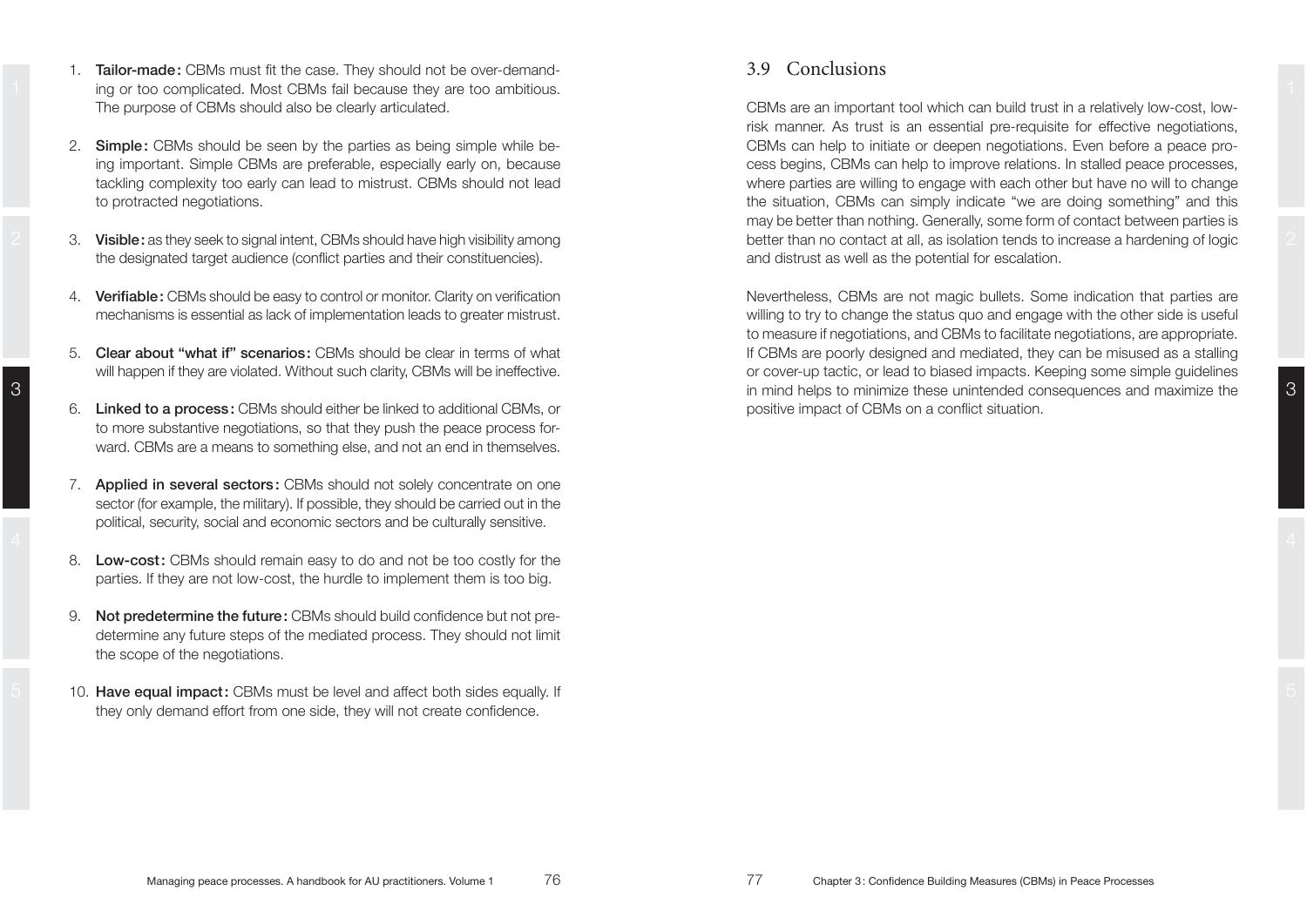## Chapter 3: Confidence Building Measures (CBMs) in Peace Processes

- 1 For a historical overview of how CBMs developed and were defined in different contexts, see Tools for building confidence on the Korean peninsula, A report by Zdzislaw Lachowski, Martin Sjögren, Alyson J. K. Bailes, John Hart and Shannon N. Kile (Stockholm: Stockholm International Peace Research Institute (SIPRI) and Simon Mason and Victor Mauer Center for Security Studies (CSS) at ETH Zurich, SIPRI and CSS, 2007) Available at www.korea-cbms. ethz.chAlyson J. K. Bailes, John Hart and Shannon N. Kile (Stockholm: Stockholm International Peace Research Institute (SIPRI) and Simon Mason and Victor Mauer Center for Security Studies (CSS) at ETH Zurich, SIPRI and CSS, 2007) Available at www.korea-cbms.ethz.ch
- 5LN 2 Negotiations are understood as a process of joint decision-making and interdependent strategizing between the conflict parties, aiming at mutually acceptable outcomes. Mediation is understood as assisted negotiations, by an acceptable third party. Mediators shape the process, but leave the decision making on the content to the parties.
- 3 The notions of "trust" and "confidence" are often used interchangeably. In some cases, a distinction is used whereby "trust" (i.e. in a family) entails greater risk-taking than "confidence" (i.e. between business partners). According to this understanding, "confidence" does seek some minimal measures or testing period to minimize the risk that it will be misused, while "trust" entails a greater leap of faith. (point mentioned by Jeff Mapendere, UN Ceasefire Mediation and Management Course, 16-26 April 2012, Oslo, Norway). A detailed analysis of the role of confidence (and CBMs) in the overall framework of conflict prevention and conflict resolution is outlined in: Gerald M. Steinberg "The Centrality of CBMs: Lessons from the Middle East". in David Carment and Albrecht Schnabel (eds), Conflict Prevention - from Rhetoric to Reality, (NY: Lexington Books, 2004), p.280 onwards.
- 4 Telephone interview with Laurie Nathan, 22 March 2011.
- 5 Kelman, H.C. "Building trust among enemies: The central challenge for international conflict resolution", *International Journal of Intercultural Relations*, 29(6) (2005), pp.639-650.
- 6 Lack of will from the side of the conflict actors is another major obstacle that is shaped by their perception of, and dissatisfaction with, the status quo. The geo-political context may also actively hinder a negotiation process, if regional or global players have vested interests in the conflict. Negotiations may also be impeded by the limitations of the mediator's mandate or a lack of professionalism (for example, impotence, arrogance, partiality, ignorance, inflexibility, haste and false promises). See Brahimi, Lakhdar/Ahmed, Salman. In pursuit of sustain*able peace, the seven deadly sins of mediation.* (New York: Center on International Cooperation, New York University, 2008) Available at http://www.cic.nyu.edu/internationalsecurity/ docs/7sinspolicybrief.pdf
- 7 One broad definition of non-military CBMs was recently presented in the OSCE Guide on Non-Military Confidence-Building Measures (CBMs), Vienna: OSCE, 2012: "...non-military confidence building measures are actions or processes undertaken in all phases of the conflict cycle and across the three dimensions of security in political, economic, environmental, social or cultural fields with the aim of increasing transparency and the level of trust and confidence between two or more conflicting parties to prevent inter-state and/or intra-state conflict from emerging, or (re-) escalating and to pave the way for lasting conflict settlement."